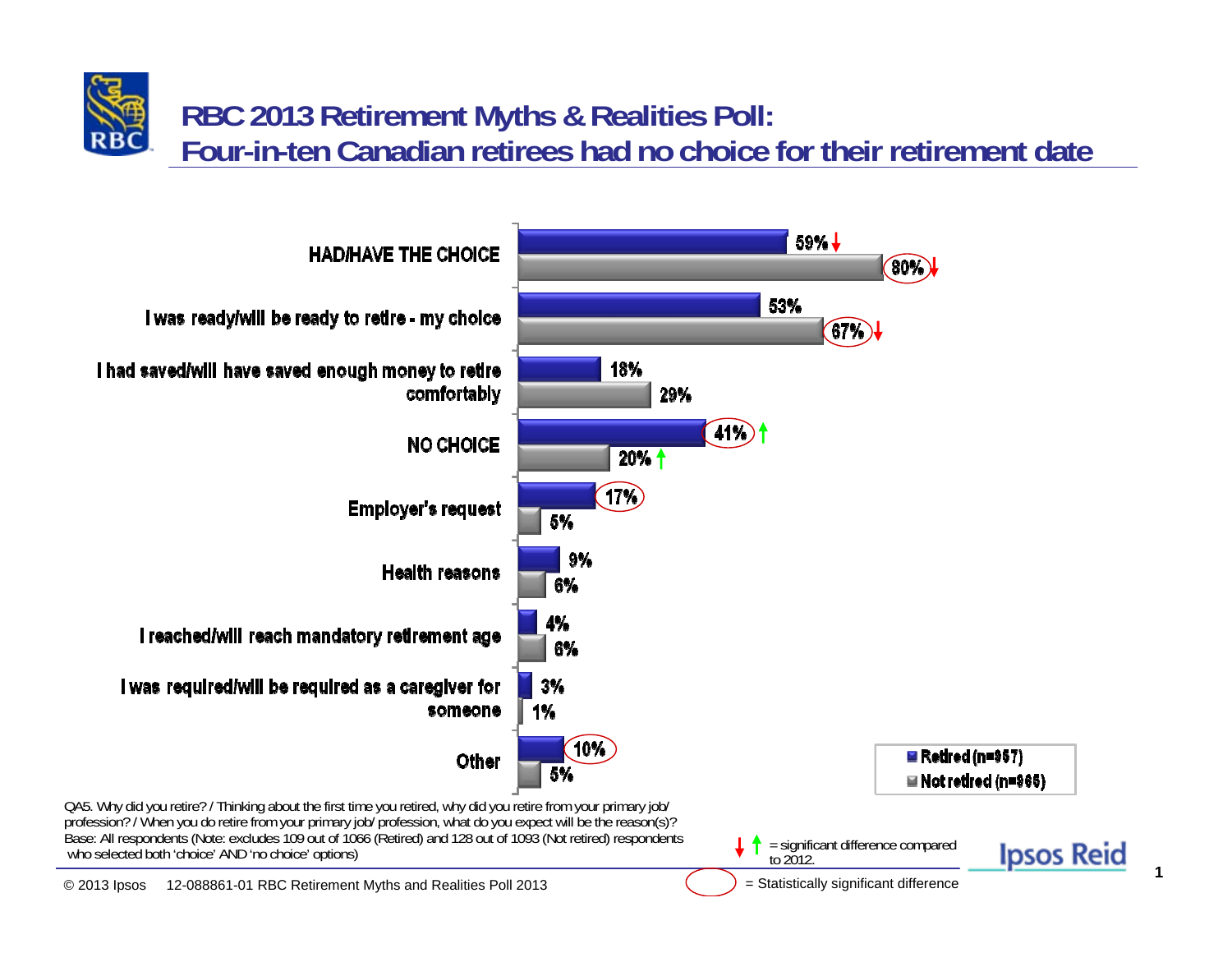## **RBC 2013 Retirement Myths & Realities Poll: Reasons for "not by choice" retirement**

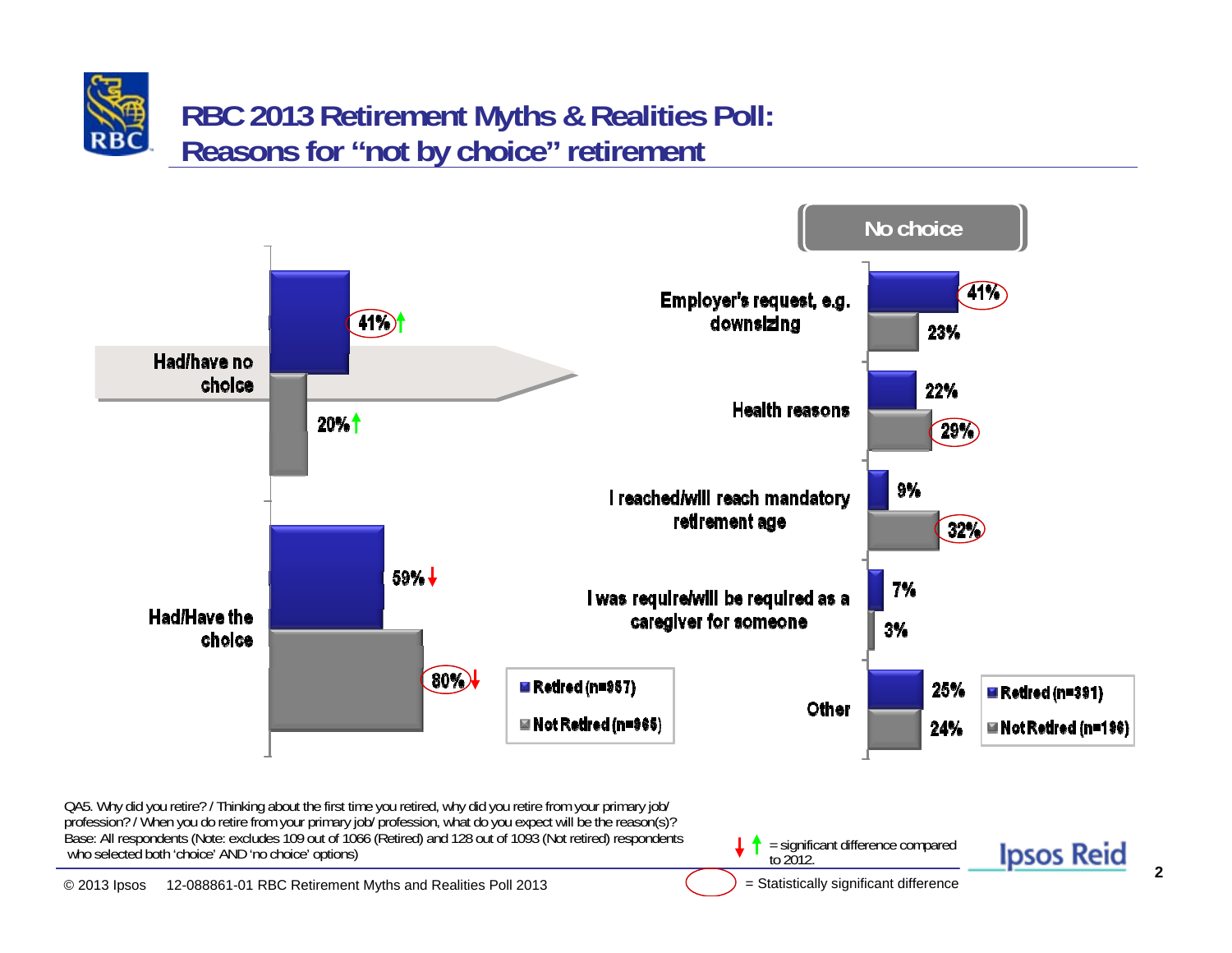**RBC 2013 Retirement Myths & Realities Poll: Canadian retirees received little advance notice before they retired**



**3**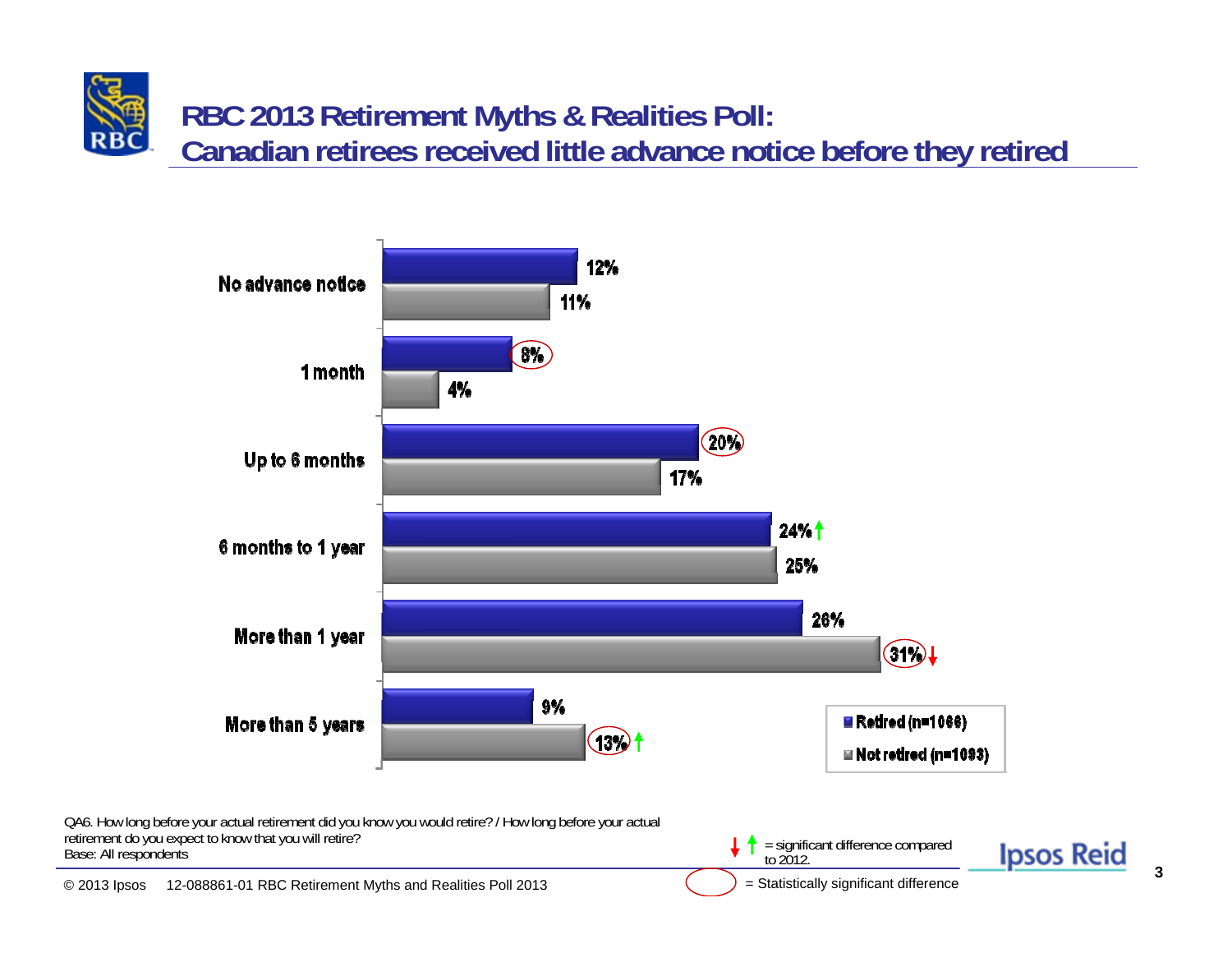**RBC 2013 Retirement Myths & Realities Poll: Retirement timing in hindsight – too soon or just right?**



QA7. In hindsight, do you think you retired at the right time for you? Base: Fully or partially retired or retired and returned to work

**Ipsos Reid**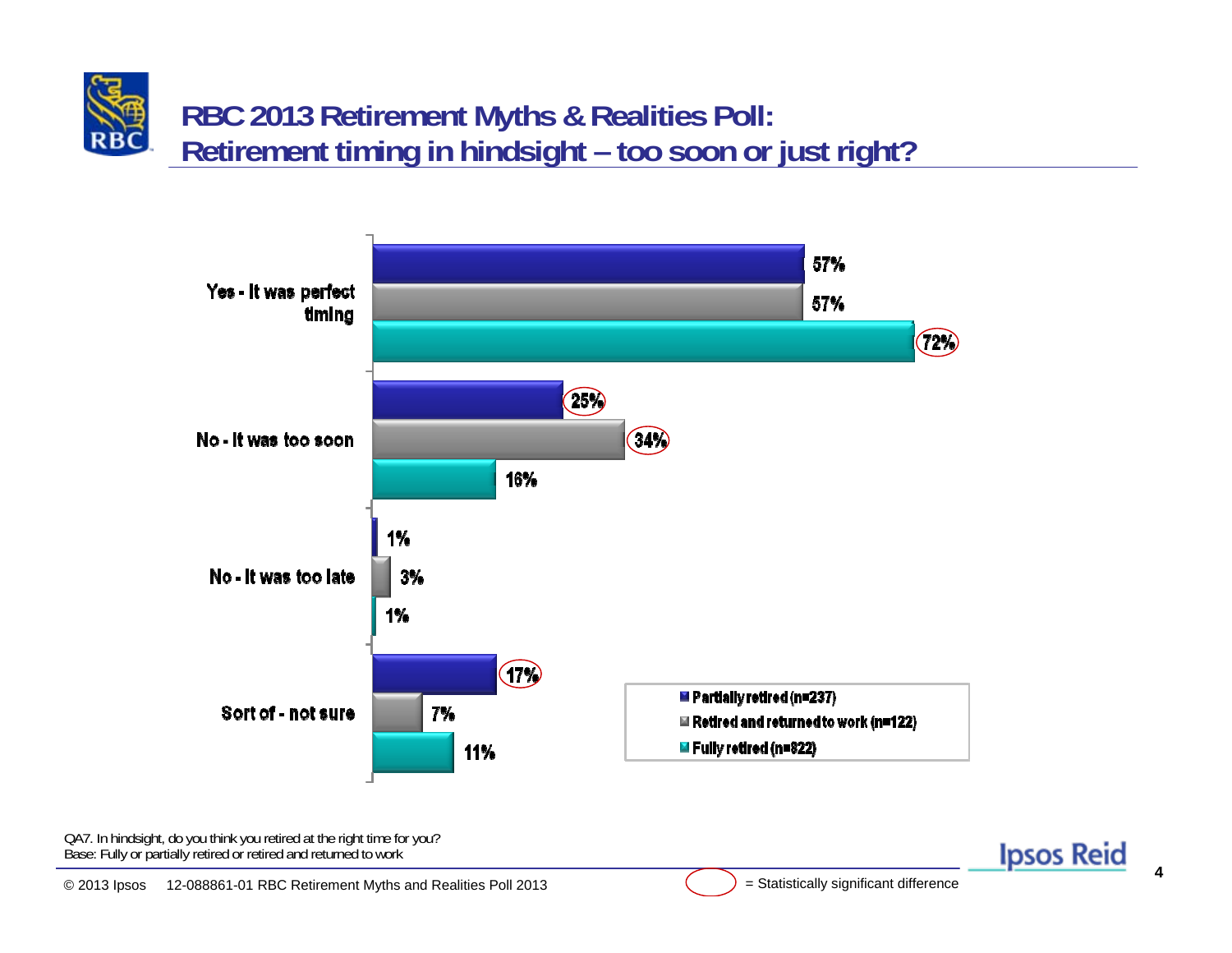## **RBC 2013 Retirement Myths & Realities Poll: What made retirement timing perfect for you?**